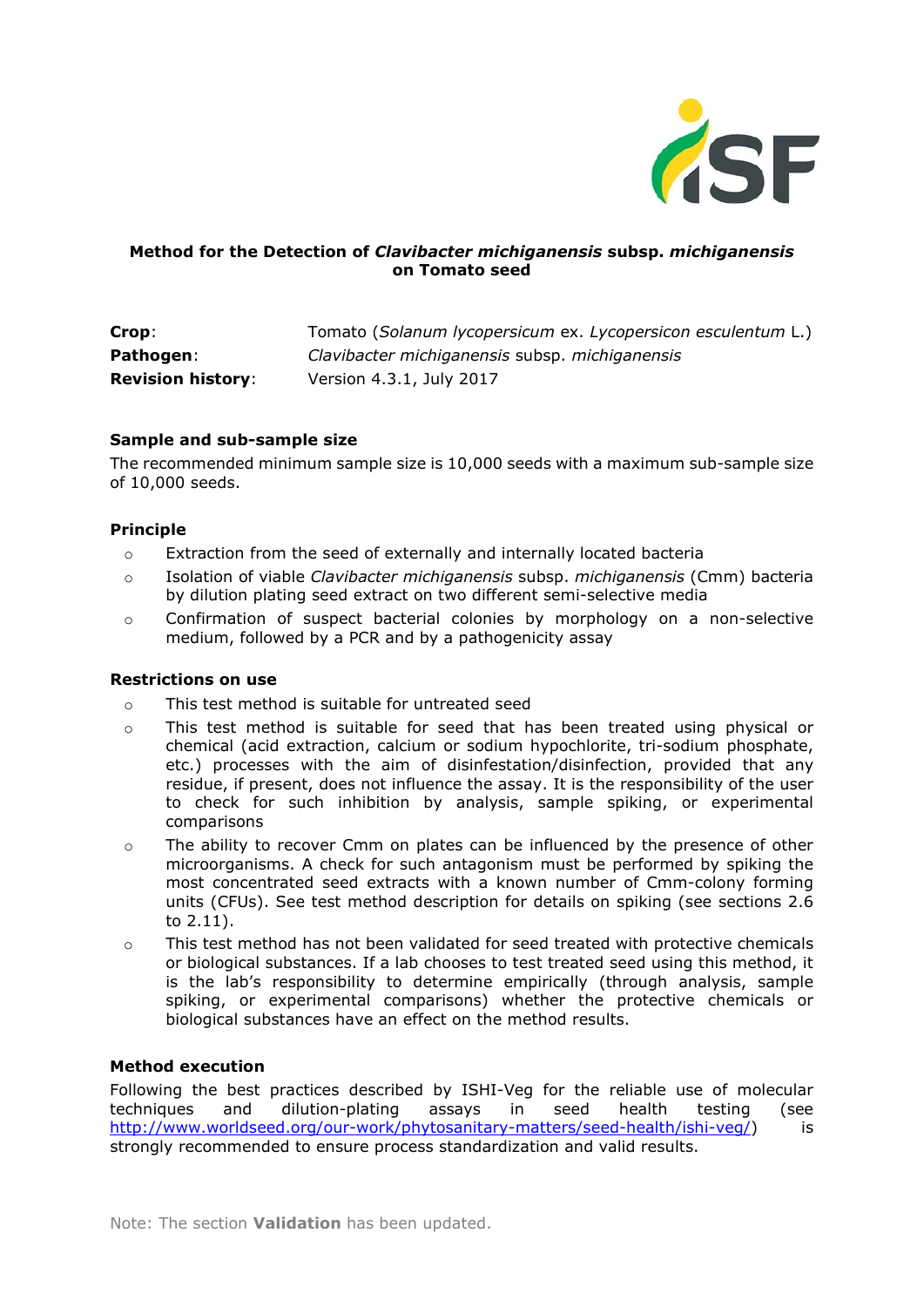## **Validation**

This method has been peer reviewed by ISHI-Veg members and experts outside ISHI-Veg. It is in use by GSPP [\(www.gspp.eu\)](http://www.gspp.eu/).

This method has also been approved by the US National Seed Health System (NSHS) as a Standard A (see [http://seedhealth.org/seed-health-testing-methods/\).](http://seedhealth.org/seed-health-testing-methods/).)

#### **Method description**

#### **1. Extraction of bacteria from the seed**

1.1 Put sub-samples in sterile stomacher bags. Add sterile seed extraction buffer to each bag at a ratio of 4 ml of seed extract buffer to 1 g of seed (v:w). Incubate overnight (minimum 14 hours) at 4°C, and macerate for at least 4 min in a stomacher machine until the extraction buffer becomes milky and white particles become visible as a result of endosperm release (see Figure 1).



Figure 1. The seed extraction buffer and seeds after stomaching

#### **2. Isolation on semi-selective media**

- 2.1. Filter coarse particles from the required volume of extract using a filter bag (e.g. Bagfilter® or Bagpage® from Interscience (France) or an extraction bag with synthetic intermediate layer from Bioreba (Switzerland) or Neogen Europe (Scotland)). Alternately, use a stomacher bag with filter.
- 2.2. Filter the extract by a low speed centrifugation for 1 min at 1,000 g. This removes fungal spores and facilitates re-suspension of the pellets. Remove the supernatant carefully and use it for dilution plating.
- 2.3. Prepare a 10-fold dilution of the seed extract in sterile seed extraction buffer. For sub-samples larger than 2,000 seeds prepare a 10-fold concentrated extract also. Centrifuge the filtered extract with a time and speed sufficient to pellet bacteria (e.g. for 5 minutes at 5,000 g). Remove the supernatant carefully and re-suspend the pellet in 1/10 of the original centrifuged volume of sterile seed extraction buffer.
- 2.4. Plate 0.1 ml of the concentrated (if applicable), the undiluted and diluted extracts on two semi-selective media CMM1T and, either SCM or SCMF.
- 2.5. Prepare a 10-fold dilution series of a suspension of a pure culture of a known Cmm reference strain in sterile seed extraction buffer. Plate 0.1 ml of the dilutions on each medium to give at least one plate of 30-300 colonies on each medium for use as reference plates (see section 2.9).
- 2.6. As a check on the ability to recover Cmm, spike Cmm into (a separate aliquot of) the most concentrated extract of each subsample at a level of  $20 - 100$  CFU per  $0.1$ ml. Plate 0.1 ml of these spiked extracts on the two semi-selective media. Use similarly spiked seed extraction buffer as a control.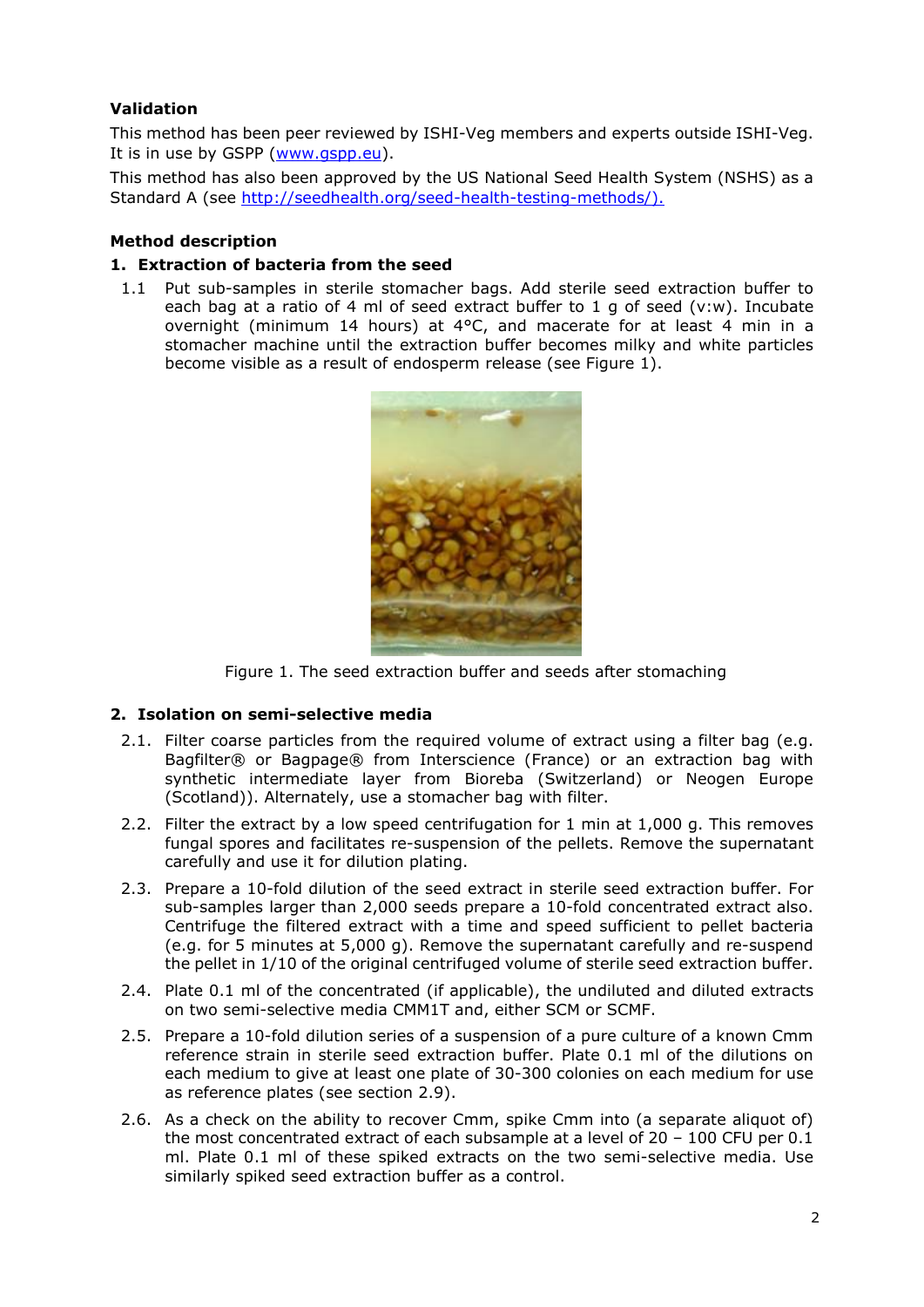- □ Use of an antibiotic resistant Cmm-strain is an option to rapidly verify possible false-positives due to cross-contamination.
- Use of a different *Clavibacter* subspecies such as *C. m.* subsp. *tessellarius*, with a morphology that is distinct from Cmm and from common saprophytes is another option. Such a subspecies can be spiked directly into the most concentrated seed extracts. The selected strain must be suppressed or overgrown similarly to Cmm on the semi-selective media in the presence of antagonists.
- 2.7. Incubate plates in the dark at 26-28°C for 10 days. Check plates at 7-10 days.
- 2.8. Check recovery and morphology of the Cmm reference strain on both media.
- 2.9. Examine the sample plates for the presence of colonies with typical Cmm morphology by comparing them with the reference Cmm strain. Record the number of suspected colonies as well as other colonies.
	- After 10 days of incubation on CMM1T, Cmm colonies are yellow, mucoid and convex (see Figure 2).
	- After 10 days of incubation on SCM, Cmm colonies are translucent grey, mucoid, eventually often irregularly shaped, with internal black flecks (see Figure 3).
	- After 10 days of incubation on SCMF, Cmm colonies are mucoid and translucent grey, often irregularly shaped. The center of the colony can be grey to grey-black depending on the strain (see Figure 4).
	- The colony size and color can differ within and between samples. It is particularly influenced by other colonies growing nearby. Isolates may vary in the speed at which they grow.
- 2.10. From sample plates, select, if present, at least 6 suspect colonies per medium per sub-sample for further identification on YDC medium.
- 2.11. Examine the plates of the spiked extracts of each subsample for the presence of colonies with typical Cmm morphology. Spiking is valid when at least 5 colonies are present on any one medium. A negative sub-sample test result can only be concluded if the spiking of the same sub-sample is valid. In the case that no Cmm is identified and the spiking is invalid, test a new subsample after (further) treatment/disinfestations of the seed lot.

#### **3. Identification by morphology on YDC medium**

- 3.1. Transfer selected suspect colonies as well as the reference strains on the YDC medium. Incubate YDC plates at 26 - 28°C for 2-3 days.
- 3.2. Determine whether transferred colonies have typical Cmm morphology by comparing them with the reference strains and record which of the isolates are still suspected to be Cmm.
	- On YDC Cmm is yellow, domed (convex) and mucoid in appearance.
- 3.3. Identify all suspect isolates directly by the pathogenicity assay (section 5) or by a pre-screening using PCR (section 4) followed by the pathogenicity assay.

#### **4. Identification by PCR**

4.1. Prepare a slightly turbid cell suspension (with an OD<sub>600nm</sub> of approximately 0.05) in sterile distilled water from each suspect colony on YDC medium and the positive control. Cultures should not be older than 5 days after plating. In addition, use as controls: a non-suspect isolate as a negative control, a positive amplification control and a positive process control. Heat the suspensions for 10 min at 95–100°C. The suspensions can be stored at -20°C until the PCR analysis. Two PCRs (4.2 and 4.3) are performed for each suspect isolate. The two Taqman assays may be combined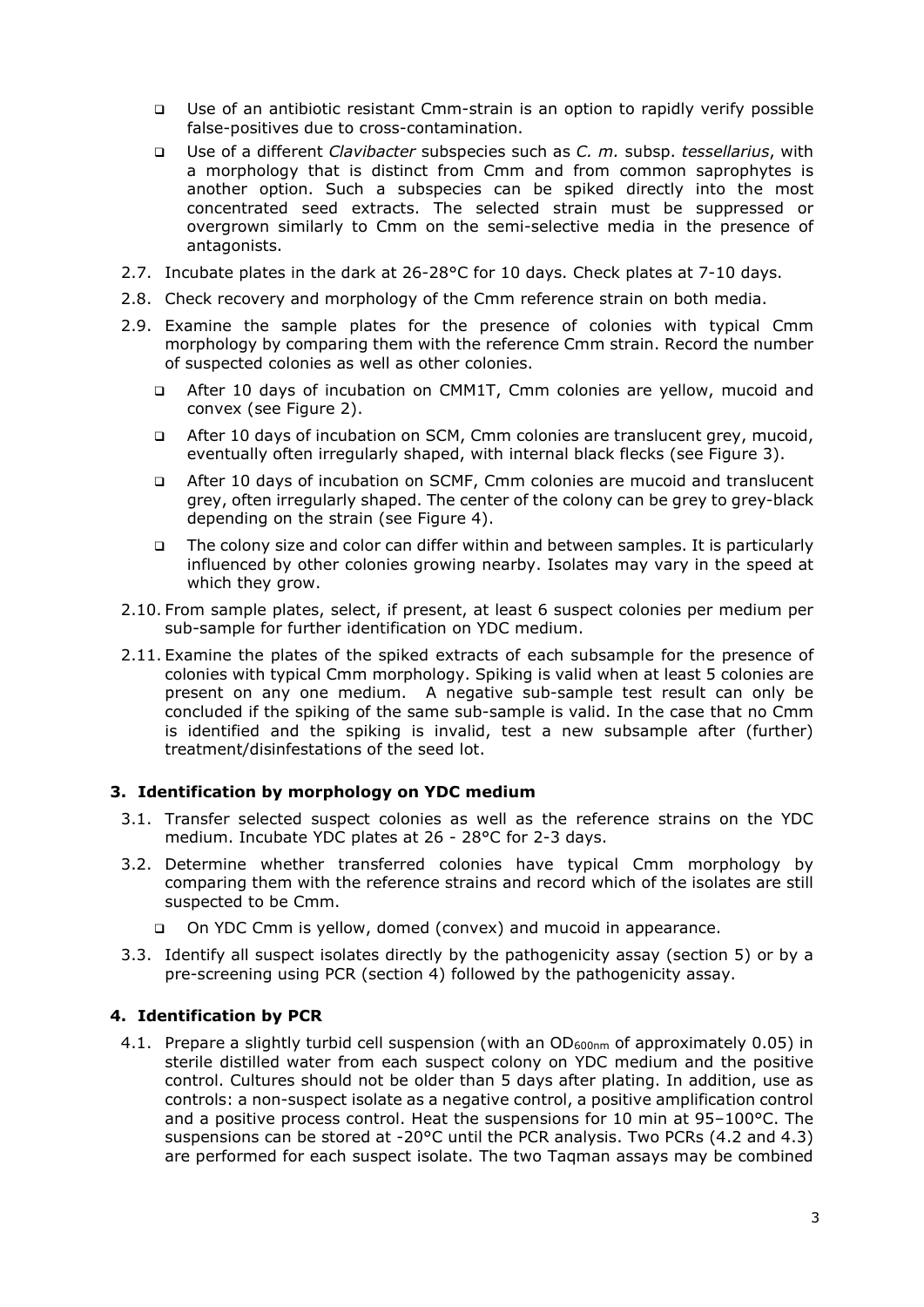in a single multiplex PCR-reaction; to distinguish between the results of the two PCR-reactions, different probe fluorophores should be used in the reaction.

#### 4.2. **MVS21 Taqman® PCR**

4.2.1. Use the following specific primers (6). The probe should be used with the nucleic acid sequence exactly as indicated below; the probe fluorophore and quencher, however, may be modified.

| MVS21 Forward: | 5'-CTAgTTgCTgAATCCACCCAg-3'             |
|----------------|-----------------------------------------|
| MVS21 Reverse: | 5'-TACCqCTTqACTCTCqTTTC-3'              |
| MVS21 Probe:   | 5'-FAM-CTgCCACCCgATgTTgTTgTTCC-TAMRA-3' |

4.2.2. Use Internal Amplification Control (IAC) primers, such as the following universal bacterial primers (adapted from 8), to validate the PCR reaction

| Wu Forward: | 5'- CAACqCqAAqAACCTTACC-3'           |
|-------------|--------------------------------------|
| Wu Reverse: | 5'- ACqTCATCCCCACCTTCC-3'            |
| Wu Probe 1: | 5'-VIC- ACgACAACCATgCACCACCTg-QSY-3' |
| Wu Probe 2: | 5'-VIC- ACgACAgCCATgCAgCACCT-QSY-3'  |

- 4.2.3. Carry out PCR reactions in a real-time PCR instrument. An example of reagent compositions and reaction conditions is described in Appendix 1A.
- 4.2.4. Determine Ct values; Ct values of positive controls should consistently be lower than 30. The cut-off Ct value of the internal amplification control should be below 35, and the expected range is to be determined by the user based on experimental data.

In the case of universal bacterial primers, positive reactions may occur in nontemplate controls (NTC) due to the presence of residual DNA in Taq enzyme reagents. The IAC Ct values from reactions on suspect isolates should indicate at least a 10-fold higher concentration of bacterial DNA than the IAC Ct values from the NTC reactions; the difference between Ct values should be more than 3.3.

## 4.3. **PTSSK Taqman® PCR**

4.3.1. Use the following specific primers (2). The probe should be used with the nucleic acid sequence and the MGB non-fluorescent quencher exactly as indicated below. The probe fluorophore, however, may be modified.

| Primer RZ_ptssk 10: | 5' ggg gCC gAA ggT gCT ggT g 3'                 |
|---------------------|-------------------------------------------------|
|                     | Primer RZ_ptssk 11: 5' CgT CgC CCg CCC gCT g 3' |
| Probe RZ_ptssk 12:  | 5' FAM-Tgg TCg TCC TCg gCg-MGB-NFQ 3'           |

4.3.2. Use Internal Amplification Control (IAC) primers, such as the following universal bacterial primers (adapted from 8), to validate the PCR reaction

| 5'- CAACgCgAAgAACCTTACC-3'           |
|--------------------------------------|
| 5'- ACqTCATCCCCACCTTCC-3'            |
| 5'-VIC- ACqACAACCATqCACCACCTq-QSY-3' |
| 5'-VIC- ACgACAgCCATgCAgCACCT-QSY-3'  |
|                                      |

- 4.3.3. Carry out PCR reactions in a real-time PCR instrument. An example of reagent compositions and reaction conditions is described in Appendix 1B.
- 4.3.4. Determine Ct values; Ct values of positive controls should consistently be lower than 30. The cut-off Ct value of the internal amplification control should be below 35, and the expected range is to be determined by the user based on experimental data.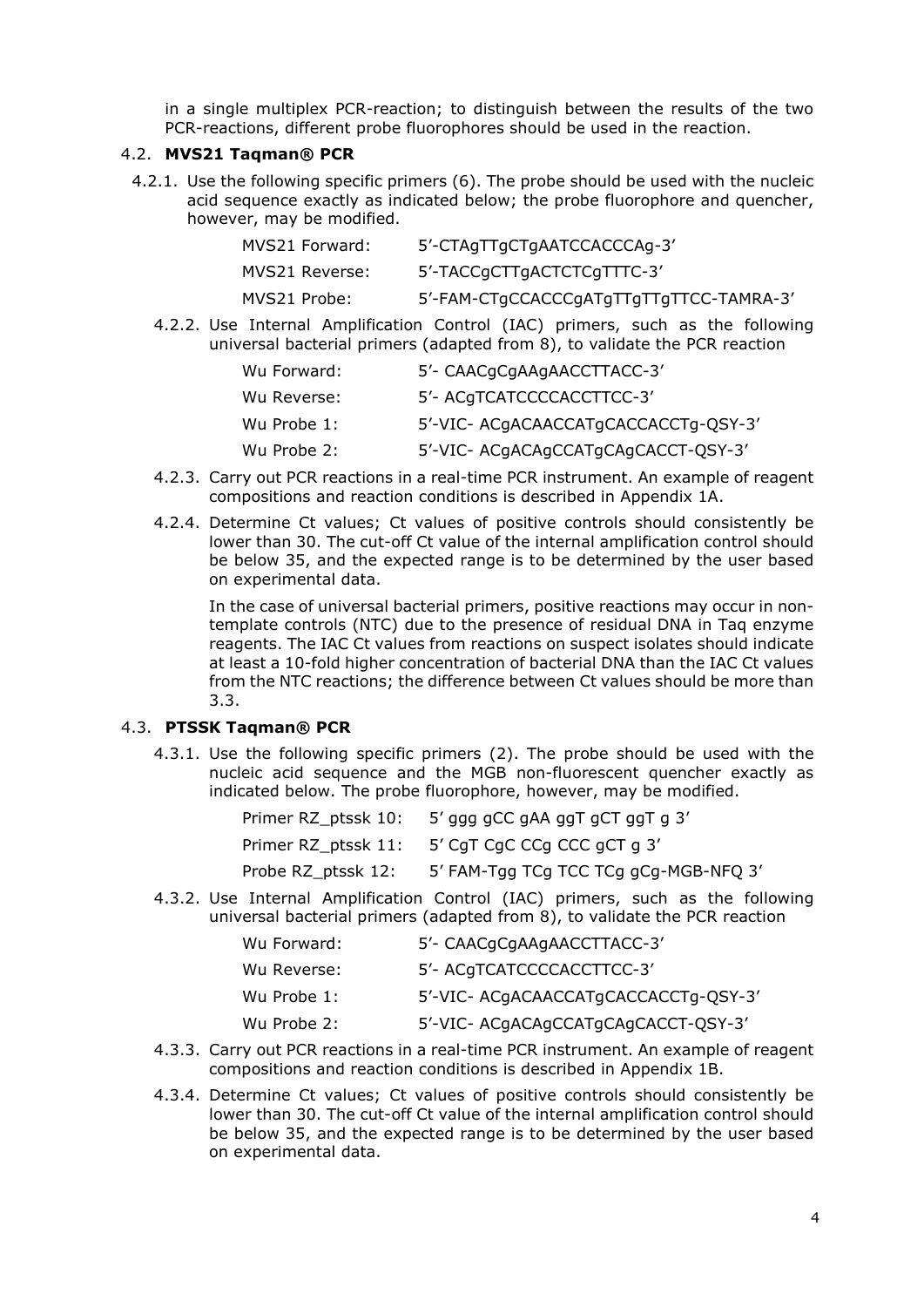In the case of universal bacterial primers, positive reactions may occur in nontemplate controls (NTC) due to the presence of residual DNA in Taq enzyme reagents. The IAC Ct values from reactions on suspect isolates should indicate at least a 10-fold higher concentration of bacterial DNA than the IAC Ct values from the NTC reactions; the difference between Ct values should be more than 3.3.

4.4. Combine the results of both PCRs (sections 4.2 and 4.3). If both PCRs result in a negative reaction, and the internal amplification controls are positive in both reactions, the suspect colony is considered not to be Cmm. If one or both PCRs result in a positive reaction, the pathogenicity assay should be performed to reach a final conclusion about the identity of the suspect colony. Possible PCR outcomes and the conclusions are summarized in the table below.

| <b>MVS21</b><br><b>Tagman</b> | <b>RZ-PTSSK</b><br>Tagman | <b>qPCR Result</b>              | <b>Follow-up</b>                              |
|-------------------------------|---------------------------|---------------------------------|-----------------------------------------------|
| Positive                      | Positive                  | Expected result for<br>Cmm      | Pathogenicity test needed for<br>confirmation |
| Negative                      | Positive                  | <b>Inconclusive</b>             | Pathogenicity test needed for<br>confirmation |
| Positive                      | <b>Negative</b>           | Inconclusive                    | Pathogenicity test needed for<br>confirmation |
| Negative                      | Negative                  | Expected result for non-<br>Cmm | Negative PCR-result, isolate is not Cmm       |

#### **Table 1: Interpretation and decision table**

### **5. Identification by pathogenicity assay**

- 5.1. Grow seedlings of a known susceptible tomato cultivar (e.g. Moneymaker) under suitable conditions until 2-3 true leaves have developed (about 3-4 weeks after sowing).
- 5.2. Dip a sterile toothpick directly in a fresh suspect colony on YDC medium and inoculate two tomato seedlings by stabbing the toothpick into the stem between the cotyledons and the first true leaf. Use the sharp (rather than blunt) end of the toothpick to avoid excessive damage while introducing inoculum. Include a reference Cmm strain as a positive control and do a mock inoculation with a clean toothpick as a negative control.
- 5.3. Incubate the inoculated plants at 25-32°C with a minimum of 8 hours daylight.
- 5.4. Observe the plants for symptoms starting 1 week after inoculation. Final observation is 3 weeks after inoculation. Compare with the positive and negative control.
	- Typical symptoms caused by Cmm are canker formation at the site of inoculation, yellowing and marginal necrosis, and/or wilting of true leaves.

## **Buffers and media**

- o Use de-ionized water.
- o Autoclave buffers and media at 121°C, 15 psi for 15 minutes.
- o Antibiotics are not stable in time. Therefore, add antibiotics to the media at a relatively low temperature  $(< 50^{\circ}$ C). Use plates within a month to maintain the selectivity of the media.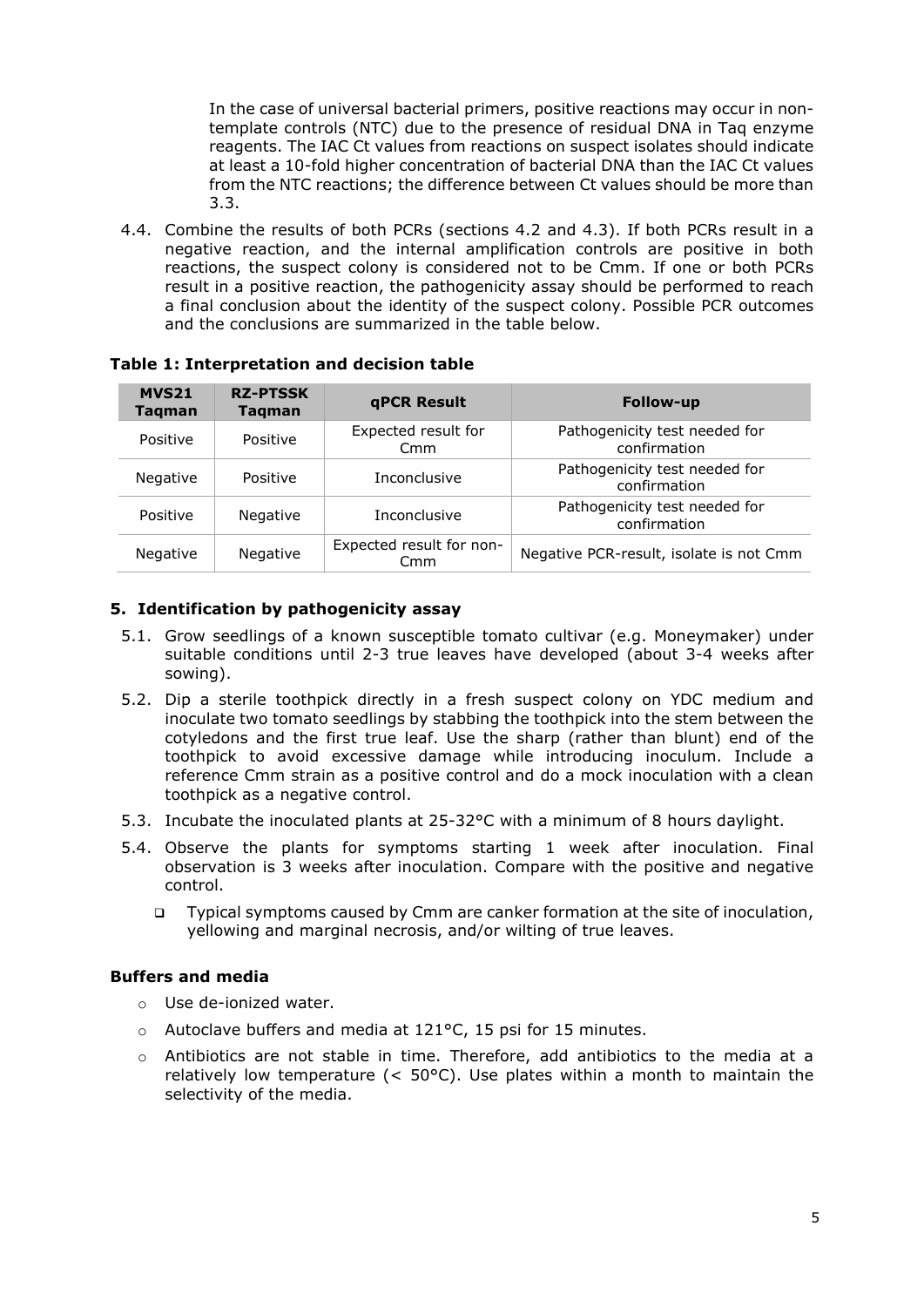| Seed extraction buffer (pH 7.4) per liter |  |  |  |  |
|-------------------------------------------|--|--|--|--|
|-------------------------------------------|--|--|--|--|

| Compound                         | <b>Amount per liter</b> |
|----------------------------------|-------------------------|
| Na <sub>2</sub> HPO <sub>4</sub> | 7.75 g                  |
| KH <sub>2</sub> PO <sub>4</sub>  | 1.65q                   |
| Tween 20                         | $0.2$ ml                |
| $Na2S2O31$                       | 0.5 <sub>q</sub>        |

<sup>1</sup> Recommended when seeds have been treated with hypochlorite

| Compound                          | <b>Amount per liter</b> | <b>Stock solution</b>               |  |
|-----------------------------------|-------------------------|-------------------------------------|--|
| Sucrose                           | 10.0 <sub>q</sub>       |                                     |  |
| Trizma base (Tris base)*          | 3.32q                   |                                     |  |
| TrisHCl*                          | 11.44 g                 |                                     |  |
| $MqSO4$ .7H <sub>2</sub> O        | 0.25q                   |                                     |  |
| LiCl                              | 5.0 <sub>g</sub>        |                                     |  |
| Yeast extract                     | 2.0 <sub>g</sub>        |                                     |  |
| NH <sub>4</sub> Cl                | 1.0 <sub>g</sub>        |                                     |  |
| Casein hydrolysate                | 4.0 <sub>q</sub>        |                                     |  |
| Agar                              | 15 <sub>g</sub>         |                                     |  |
| Polymyxin B sulphate <sup>1</sup> | $10 \, mg$              | 10 mg/ml in distilled water         |  |
| Nalidixic acid $(salt)^1$         | $28 \, mg$              | sodium salt, 10 mg/ml in 0.1 M NaOH |  |
| $N$ ystatin $1$                   | $100 \text{ mg}$        | 100 mg/ml in 50% DMSO/50% ethanol   |  |

# **CMM1T (pH 7.7) per liter** (1, 4)

 $1$  Add after autoclaving

\* The pH should be set by using both Tris base and TrisHCl rather than taking either one of the two compounds and setting with NaOH or HCl as that would increase salt concentration. Most importantly, this approach secures correct pH without any need for adjusting it when all ingredients have been added. The pH is very critical and most pH meters are less suitable for Tris buffers at high molarity.

| Compound                         | Amount per liter  | <b>Stock solution</b>                 |
|----------------------------------|-------------------|---------------------------------------|
| Sucrose                          | 10.0 q            |                                       |
| K <sub>2</sub> HPO <sub>4</sub>  | 2.0 <sub>q</sub>  |                                       |
| KH <sub>2</sub> PO <sub>4</sub>  | 0.5 <sub>g</sub>  |                                       |
| $MqSO4$ .7H <sub>2</sub> O       | 0.25g             |                                       |
| $H_3BO_3$ (boric acid)           | 1.5 <sub>g</sub>  |                                       |
| Yeast extract                    | 0.1 <sub>g</sub>  |                                       |
| Agar                             | 18 <sub>g</sub>   |                                       |
| Potassium tellurite <sup>1</sup> | $10 \text{ mg}^2$ | 1 ml of 1% solution                   |
| Nicotinic $acid1$                | $100$ mg          | 20 mg/ml in distilled water           |
| Nalidixic acid $(salt)^1$        | 30 mg             | sodium salt, 10 mg/ml in 0.1 M NaOH   |
| $N$ ystatin $1$                  | 100 mg            | 100 mg/ml in 50% DMSO and 50% ethanol |

## **SCM (pH 7.3\*) per liter** (3)

\* Recommended pH before autoclaving

<sup>1</sup> Add after autoclaving

<sup>2</sup> This is a guideline. The concentration of potassium tellurite varies depending on the manufacturer and adjustment of the volume may be needed. The pH of the medium may influence the recovery of Cmm in the presence of potassium tellurite.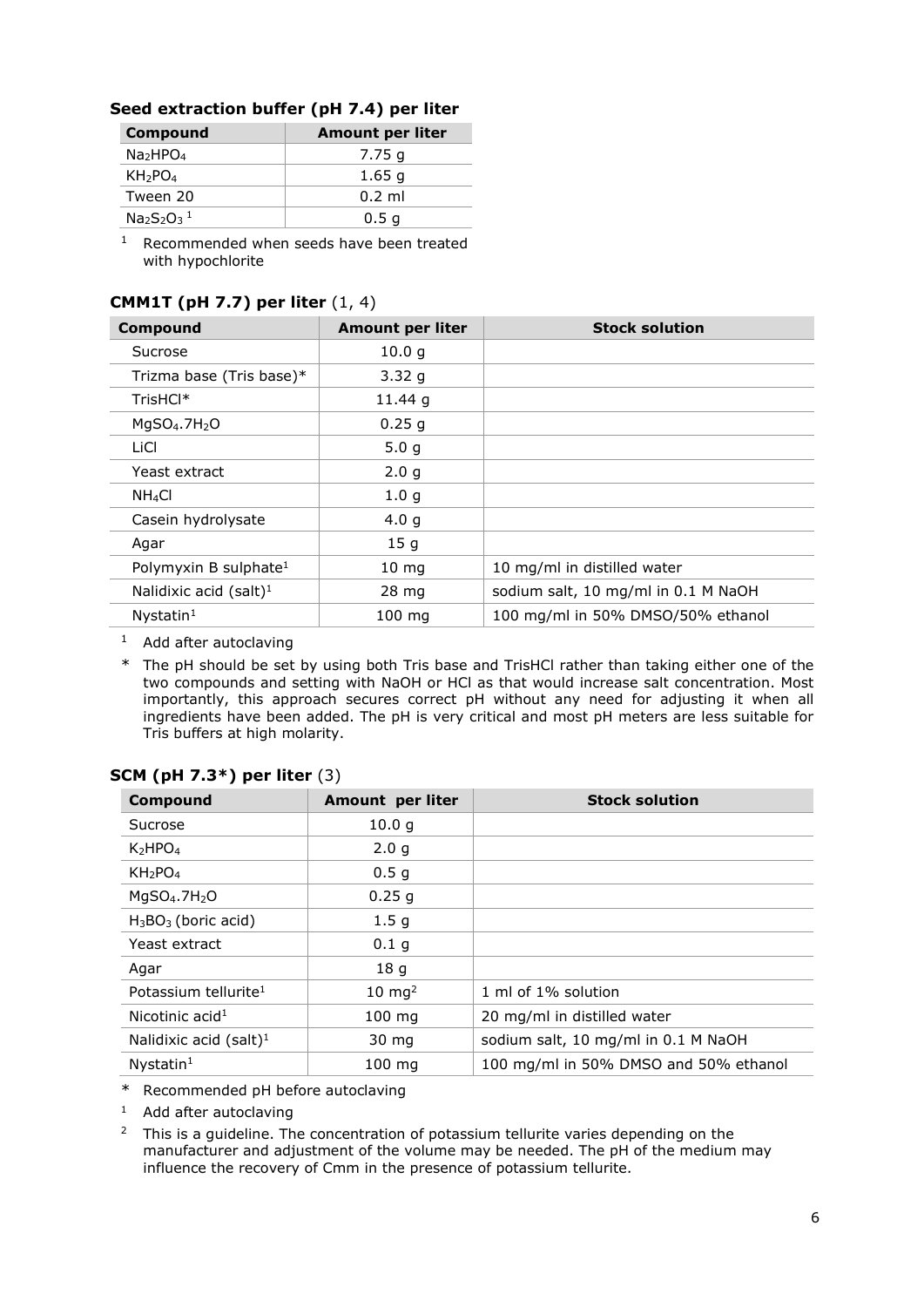| Compound                         | <b>Amount per liter</b> | <b>Stock solution</b>                 |
|----------------------------------|-------------------------|---------------------------------------|
| Sucrose                          | 10.0 q                  |                                       |
| K <sub>2</sub> HPO <sub>4</sub>  | 2.0 <sub>g</sub>        |                                       |
| KH <sub>2</sub> PO <sub>4</sub>  | 0.5 <sub>g</sub>        |                                       |
| $H_3BO_3$ (boric acid)           | 1.5 <sub>g</sub>        |                                       |
| Yeast extract                    | 2.0 <sub>g</sub>        |                                       |
| $MgSO4$ .7H <sub>2</sub> O       | 0.25g                   |                                       |
| Agar                             | 18 <sub>g</sub>         |                                       |
| Potassium tellurite <sup>1</sup> | $10 \text{ mg}^2$       | 1 ml of 1% solution                   |
| $T$ rimethoprim $1$              | 80 mg                   | 10 mg/ml in 100% methanol             |
| Nicotinic $acid1$                | $100$ mg                | 20 mg/ml in distilled water           |
| Nalidixic acid $(salt)^1$        | $20 \text{ mg}$         | sodium salt, 10 mg/ml in 0.1 M NaOH   |
| $N$ ystatin $1$                  | $100 \text{ ma}$        | 100 mg/ml in 50% DMSO and 50% ethanol |

### **SCMF (pH 7.3\*) per liter** (3, 4)

\* Recommended pH before autoclaving

<sup>1</sup> Add after autoclaving

<sup>2</sup> This is a guideline. The concentration of potassium tellurite varies depending on the manufacturer and adjustment of the volume may be needed. The pH of the medium may influence the recovery of Cmm in the presence of potassium tellurite.

| <b>Compound</b>      | <b>Amount per liter</b> |  |
|----------------------|-------------------------|--|
| Yeast extract        | 10.0 q                  |  |
| D-glucose (dextrose) | 20.0 q                  |  |
| CaCO <sub>3</sub>    | 20.0 q                  |  |
| Agar                 | 15.0 a                  |  |

#### **YDC (Yeast extract - dextrose - CaCO3 Agar) per liter** (5, 7)

#### **References**

- 1. Alvarez, A.M. and W.S. Kaneshiro (1999) Detection and identification of *Clavibacter michiganensis* subsp. *michiganensis* in tomato seed. p. 93-97. In: J.W. Sheppard (ed.), Proc. 3rd Intl. Seed Testing Association Seed Health Symposium, Int. Seed Testing Assn., Zurich, Switzerland.
- 2. Berendsen S.M.H., Koenraadt H., Woudt B. and J. Oosterhof (2011) The development of a specific Real-Time TaqMan for the detection of *Clavibacter michiganensis* subsp. *michiganensis*. APS-IPPC Meeting, Honolulu (Hawaii), 6-10 August 2011.
- 3. Fatmi, W. and N.W. Schaad (1988) Semiselective agar medium for isolation of *Clavibacter michiganense* subsp. *michiganense* from tomato seed. *Phytopathology* **78**: 121-126.
- 4. Koenraadt, H., van Vliet, A., Neijndorff, N. and B. Woudt (2009) Improvement of semi-selective media for the detection of *Clavibacter michiganensis* subsp. *michiganenesis* in seeds of tomato. *Phytopathology* **99**: S66 (Abstr.)
- 5. Schaad, N.W. Jones, J.B. and W. Chun (eds.) (2001) Laboratory Guide for Identification of Plant Pathogenic Bacteria, Third Edition. St Paul, USA: American Phytopathological Society Press.
- 6. Sudarshana, P., May, M., Kurowski, C. and S. Thomas (2012) Characterization of saprophytic bacteria that react with *Clavibacter michiganensis* subsp. *michiganensis* in seed health testing. *Phytopathology* **102** (Supplement 4): S4.115.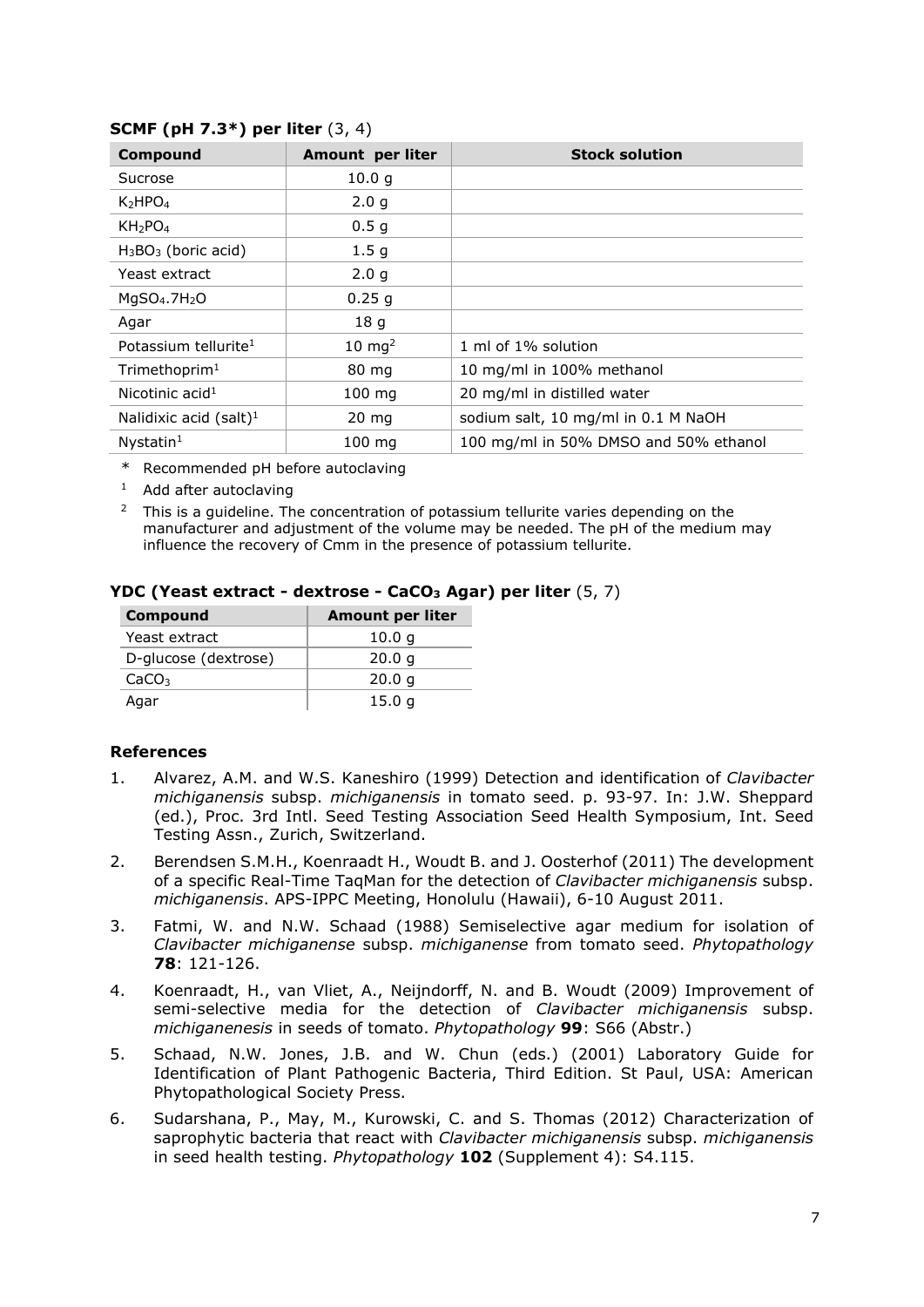- 7. Wilson, E.E., Zeitoun, F.M. and D.L. Fredrickson (1967) Bacterial phloem canker, a new disease of Persian walnut trees. *Phytopathology* **57**: 618-621.
- 8. Wu Y.D., Chen L.H., Wu X.J., Shang S.H., Lou J.T., Du L.Z. and Y.Z. Zheng (2008) Gram-Stain-Specific-Probe-Based Real-Time PCR for Diagnosis of Bacterial Neonatal Sepsis. Journal of Clinical Microbiology **46(8)**: 2316-2319.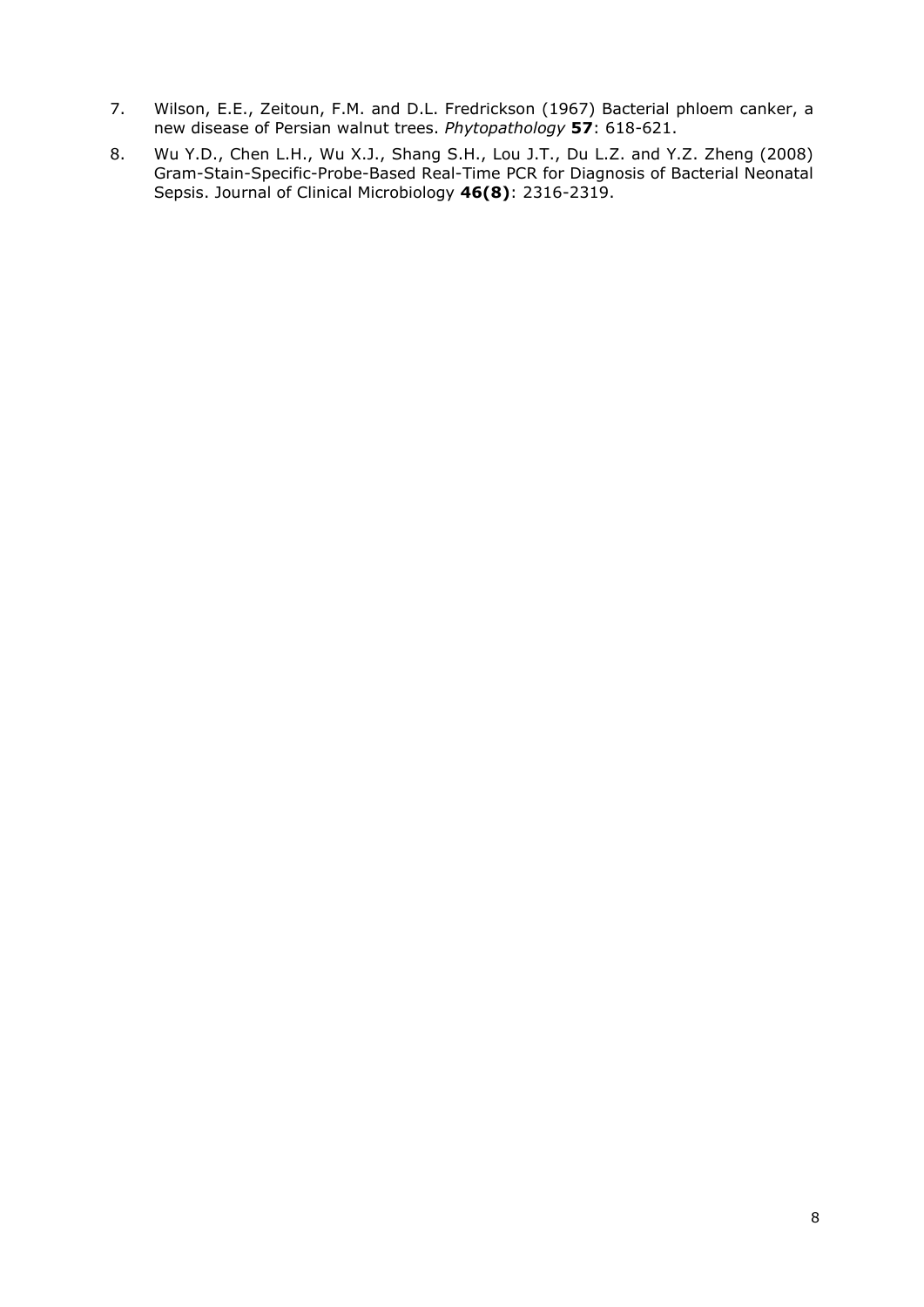

Figure 2. Cmm morphology after 10 days of incubation on CMM1T



Figure 3. Cmm morphology after 10 days of incubation on SCM



Figure 4. Cmm morphology after 10 days of incubation on SCMF